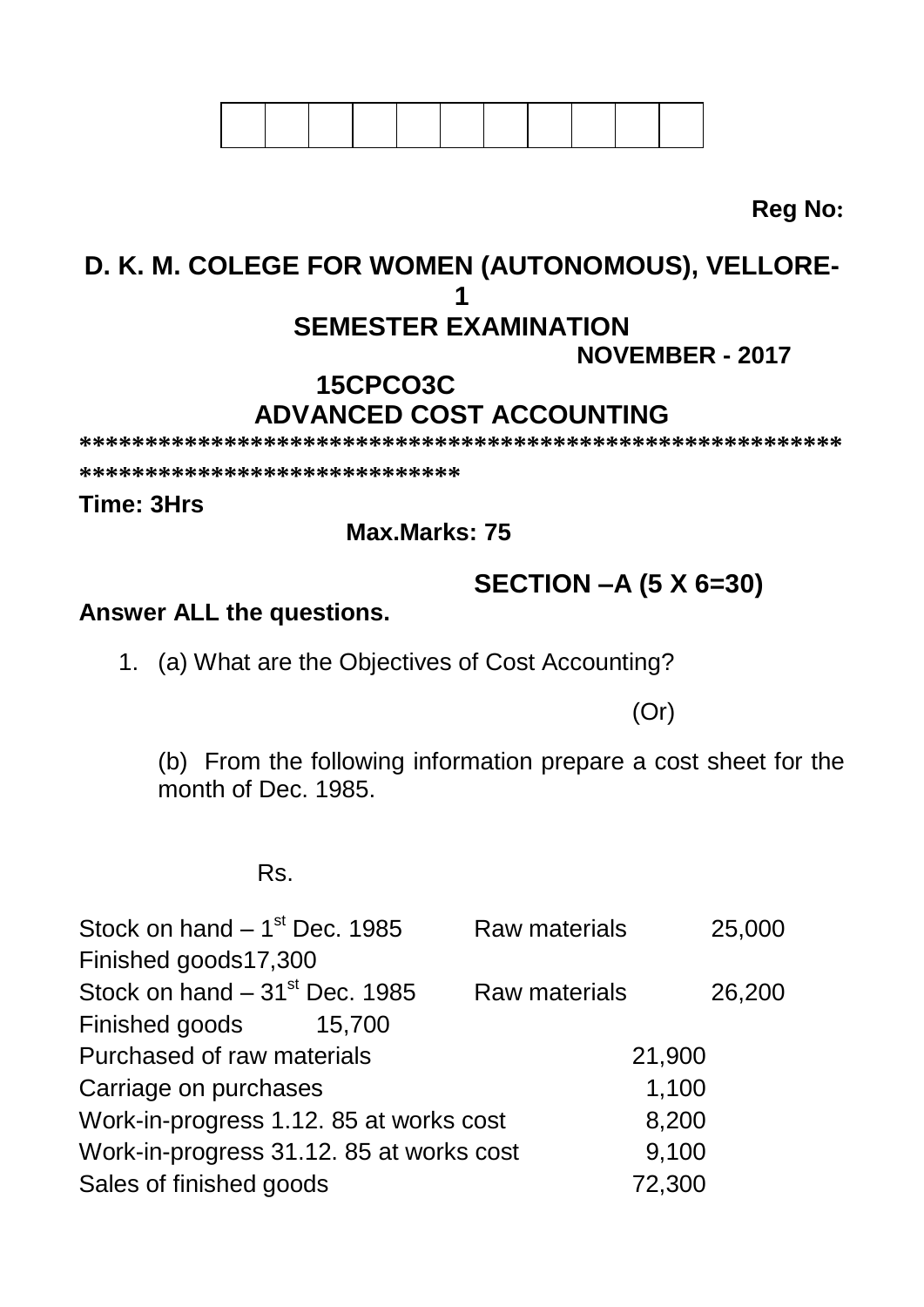| Direct wages                       | 17,200 |
|------------------------------------|--------|
| Non-productive wages               | 800    |
| Direct expenses                    | 1,200  |
| Factory overheads                  | 8,300  |
| Administrative overheads           | 3,200  |
| Selling and distribution overheads | 4,200  |

2. (a) Find out equivalent production, cost per unit of equivalent production and prepare

| Units put into process | 2,500 |
|------------------------|-------|
| Units completed        | 2,000 |

Work-in-progress at the end 500 units

| Process costs: | Rs.    |
|----------------|--------|
| Materials      | 22,500 |
| Labour         | 6,750  |
| Overheads      | 2,250  |

 Work-in-progress in completed 50% as to materials, labour and overheads.

(Or)

(b) A Joint process results in the production of three products A, B and C at a total cost of

 Rs. 26,250.The subsequent costs of the products were Rs.8,000, Rs.10,000 and Rs.12,000

respectively.

They were sold as follows with estimated profit on sales.

Product A: Rs.20,000; profit 20%

Product B: Rs.28,000; profit 25%

Product C: Rs.40,000; profit 30%

 Show the apportionment of joint costs on the basis of net realisable value.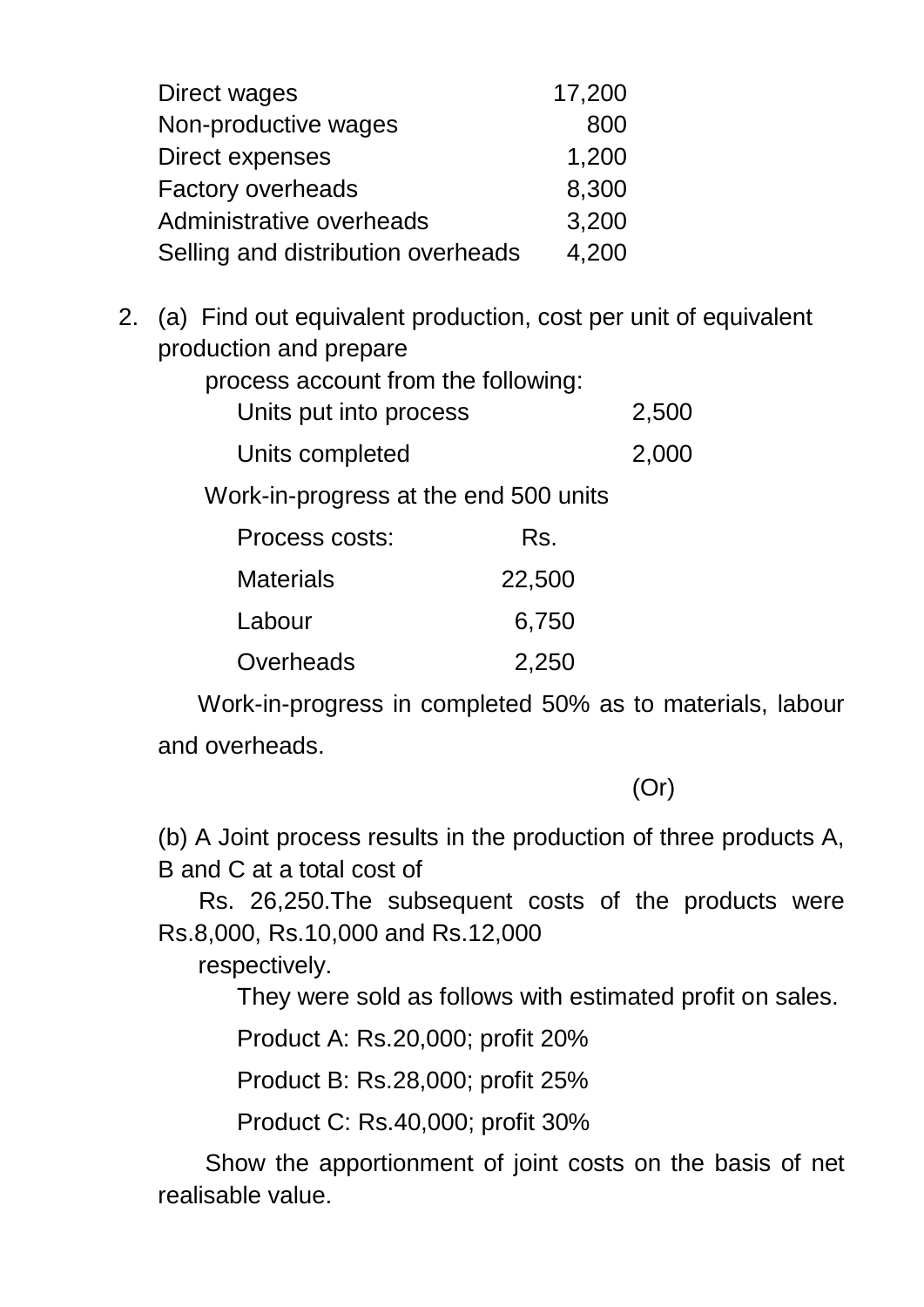3. (a) The following is the information relating to Contract No.123.

| Contract price   | 6,00,000 |
|------------------|----------|
| Wages            | 1,64,000 |
| General expenses | 8,600    |
| Raw materials    | 1,20,000 |
| Plant            | 20,000   |

 As on date, cash received was Rs.2,40,000 being 80% of work certified. The value of materials

remaining at site was Rs.10,000. Depreciate plant by 10%.

Prepare contract account showing

profit to be credited to P & L A/c.

(Or)

(b) From the following information of Velmurugan Construction

Company prepare the contract

 account for 2009. Also show what part of the profit on the contract should be taken credit of in

2009. The contract was for Rs.8,00,000

|                                                      | Rs.      |
|------------------------------------------------------|----------|
| Materials issued from stores                         | 1,50,000 |
| Wages paid                                           | 2,20,000 |
| General charges                                      | 8,000    |
| Plant installed at site on 1 <sup>st</sup> July 2009 | 40,000   |
| Materials on hand at close                           | 8,000    |
| Wages accrued due                                    | 8,000    |
| Work certified                                       | 4,00,000 |
| Work completed but not certified                     | 12,000   |
| Cash received                                        | 3,00,000 |
| Materials transferred to other contracts             | 8,000    |
| Depreciation on plant is to be provided at 10%       | 2,000    |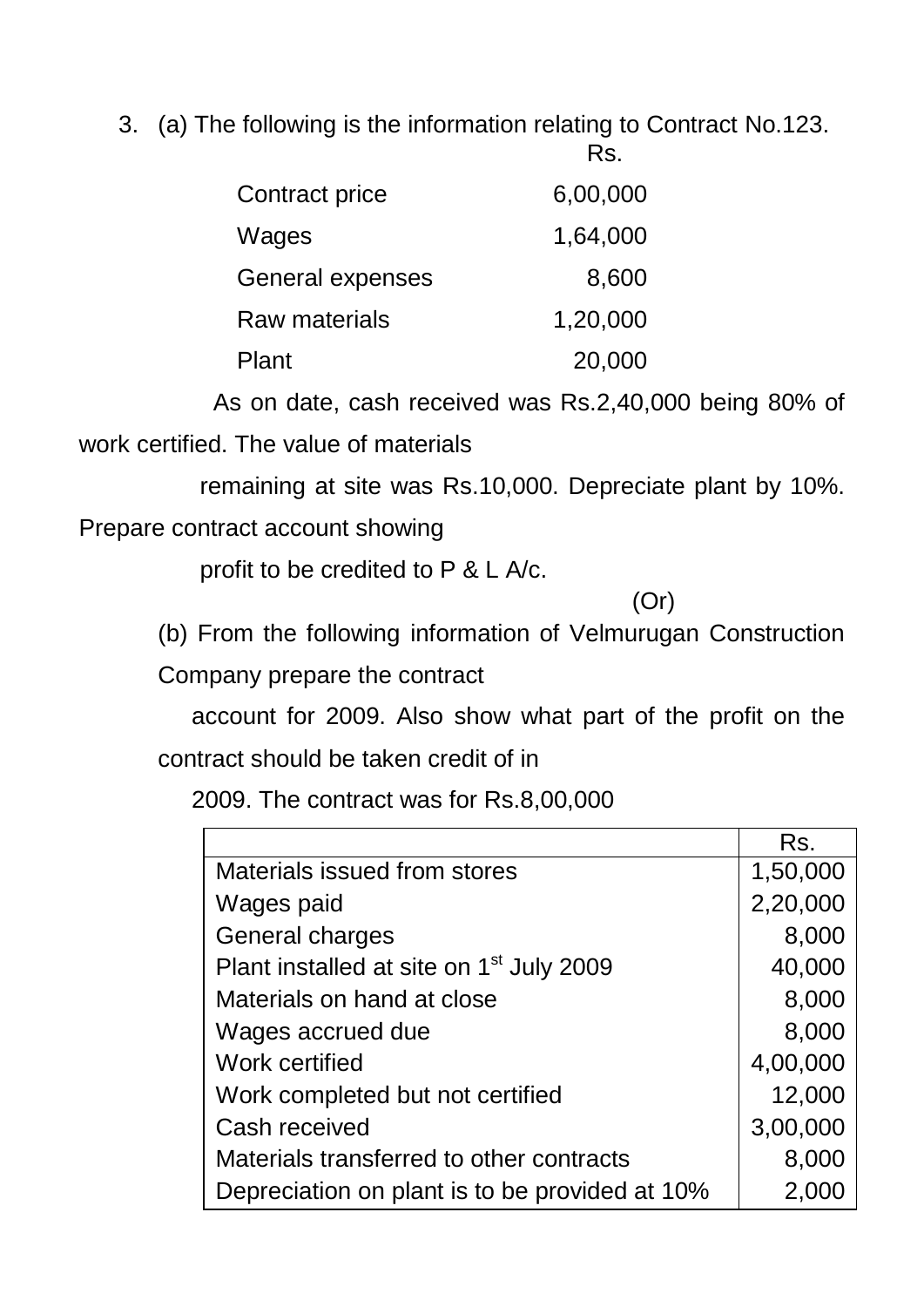per annum.

4. (a) A manufacturing concern which has adopted standard costing furnishes the following

information:

Standard: Materials for 70 kgs of finished product : 100 kgs

| Price of material Rs.1 per kg |  |  |
|-------------------------------|--|--|
|                               |  |  |

| <b>Actual: Output</b> | 2,10,000 kg |
|-----------------------|-------------|
| Materials used        | 2,80,000 kg |
| Cost of materials     | Rs.2,52,000 |

Calculate: (a) Material price variance (b) Material usage

variance (c) Material cost variance.

(Or)

Rs.

 (b) From the following data, calculate Labour Variances for the two departments.

|                            | Dept A     | Dept B     |
|----------------------------|------------|------------|
| <b>Actual Direct wages</b> | Rs. 80,000 | Rs. 72,000 |
| Standard hours produced    | 10,000     | 8,000      |
| Standard Rate per hour     | Rs.<br>8   | 10<br>Rs.  |
| Actual hours worked        | 12000      | חממי       |

5. (a) From the following figures prepare a reconciliation statement between cost and financial records:

|                                            | K5.      |
|--------------------------------------------|----------|
| Net profit as per financial records        | ,28,755  |
| Net profit as per costing records          | 1,72,400 |
| Works overheads under-recovered in costing | 3,120    |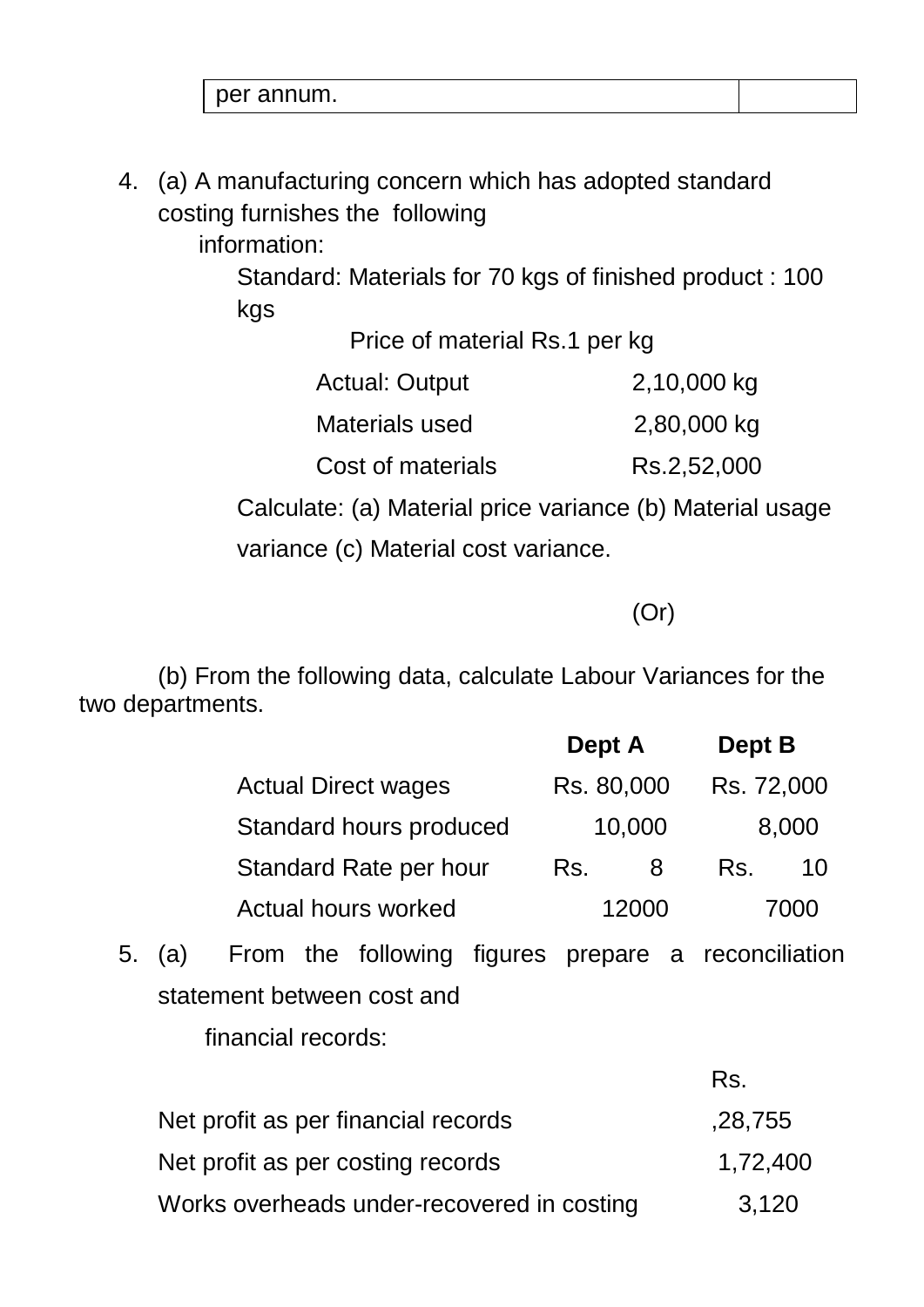| Administrative overhead recovered in excess      | 1,700  |
|--------------------------------------------------|--------|
| Depreciation charged in financial records        | 11,200 |
| Depreciation recovered in costing                | 12,500 |
| Interest received but nor included in costing    | 8,000  |
| Obsolescence loss charged in financial records   | 5,700  |
| Income tax provided in financial books           | 40,300 |
| Bank interest credited in financial books        | 750    |
| Stores adjustment (credit in financial books)    | 475    |
| Depreciation of stock charged in financial books | 6,750  |
|                                                  |        |

(b) Distinguish between Cost Control and Cost Reduction.

# SECTION-B (3x15 =45)

# **Answer any THREE of the following questions.**

6. The accounts of a machine manufacturing company disclose the following information for six months ending 31<sup>st</sup> December 1982.

|                         | Rs.      |
|-------------------------|----------|
| Material used           | 1,50,000 |
| Direct wages            | 1,20,000 |
| Factory overheads       | 30,000   |
| Administrative expenses | 15,000   |

Prepare cost sheet for the half year and calculate the price which the company should quote for the manufacture of a machine requiring materials valued at Rs.1,250 and expenditure in productive wages Rs.750, so that the price might yield at a profit of 20% on the selling price.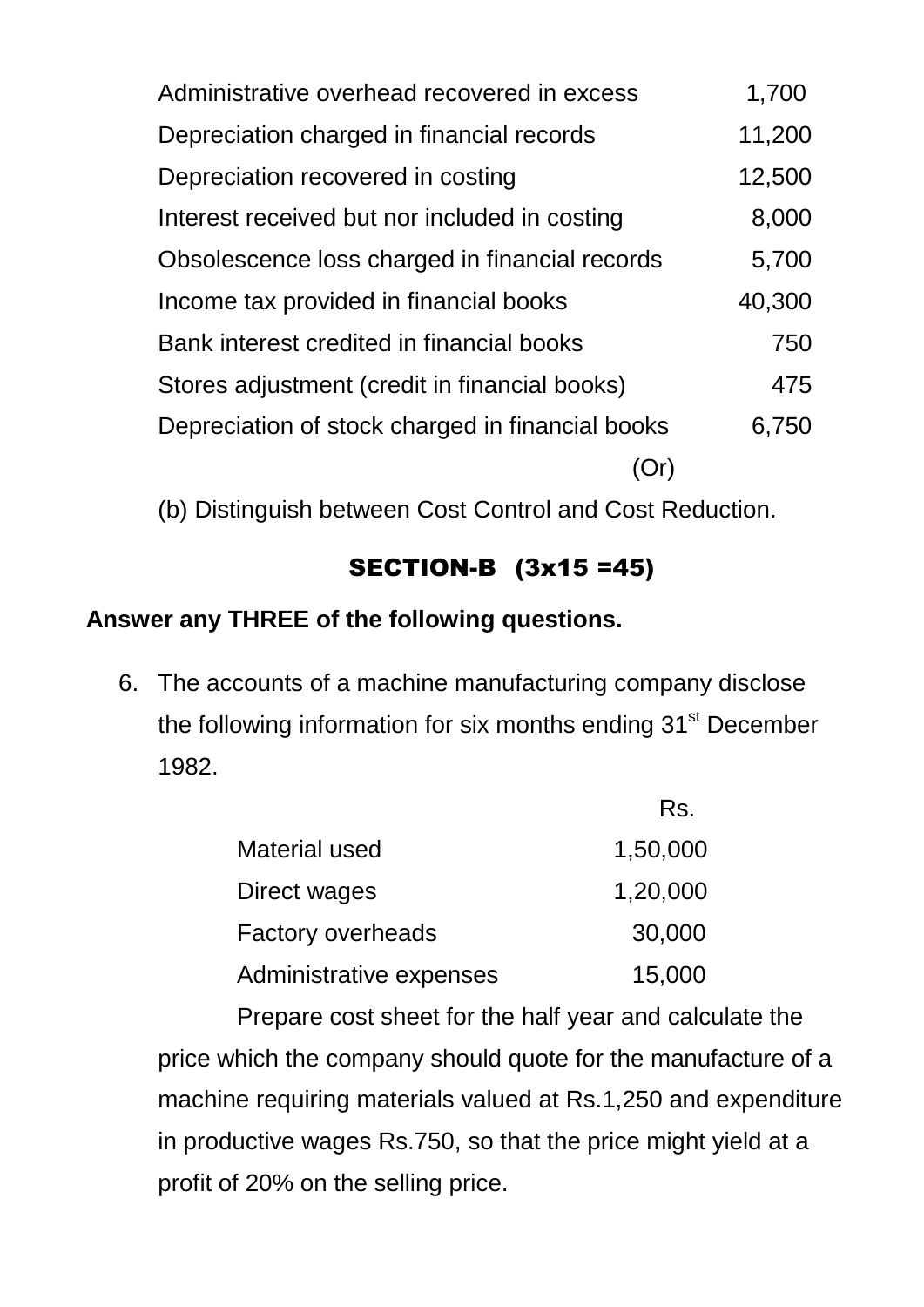7. A product passes through two processes and then to finished stock. The normal wastage of each process is as follows.

Process A 30% and process B 5%

The wastage of process A was sold @ Rs.5 per unit and that of process B at Rs.10 per units. 20,000 units were introduced into process A at the beginning of January 2007 at a cost at Rs.40 per unit.

| Process A   Process B |          |
|-----------------------|----------|
| Rs.                   | Rs.      |
| 40,000                | 60,000   |
| 2,00,000              | 3,20,000 |
| 30,000                | 28,500   |
|                       |          |

The output of process A was 19,000 units and that of process B 18,200 units. Prepare the Process Accounts, Normal Loss Account, Abnormal Loss Account and Abnormal Gain Account.

8. Modern Construction Ltd., has taken contracts on 1<sup>st</sup> Oct. 1985. The position of contracts on  $30<sup>th</sup>$  Sep. 1986 is as follows:

| Contract I<br>Rs. | Contract  |
|-------------------|-----------|
|                   | Rs.       |
|                   | 60,00,000 |
| 27,00,000         | 10,80,000 |
| 5,80,000          | 16,50,000 |
| 11,24,000         | 60,000    |
| 28,000            | 3,00,000  |
|                   |           |